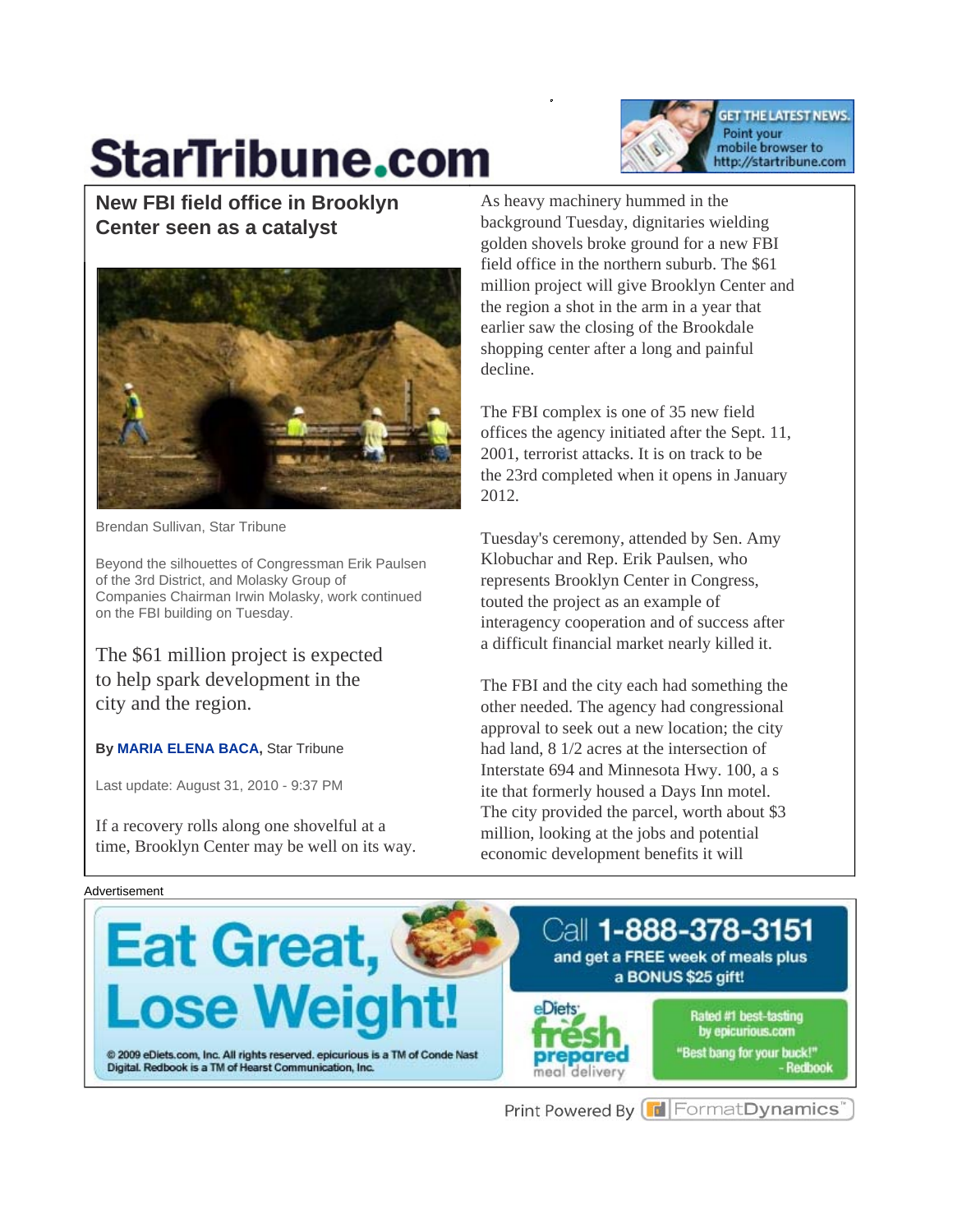# **StarTribune.com**

generate.

Mayor Tim Willson noted that the complex will be next to another 5 acres available for redevelopment and said he views the project as a potential catalyst for investment all over the city.

In the short term, it will create more than 700 construction jobs for the region, according to the federal government. Additionally, because the three-building complex will be privately owned, by Las Vegas developer Molasky Group, it will remain on the city's tax rolls, supporting such things as schools, police and roads. It will be among the city's top 10 property-tax generators, said Gary Eitel, Brooklyn Center's business and development director.

The FBI has agreed to a 20-year lease, with annual rent of \$6.4 million.

The complex was designed by HGA Architects and Engineers and will be built by Kraus-Anderson Cos., both based in Minneapolis. It will include a five-story office building, a 200-car parking structure, and an annex for maintenance and repairs of the agency's vehicle fleet.

about twice the space the FBI has had since 1991, when it moved into its current location at 111 Washington Av. in downtown Minneapolis. While agency spokesman Steve Warfield confirmed that the FBI in Minneapolis has grown in recent years, the agency does not disclose numbers of agents and staff.

**GET THE LATEST NEWS.** 

http://startribune.com

Point your mobile browser to

#### **A new FBI trend**

The complex also will reflect a new trend - adopted after the 1995 Oklahoma City bombing -- to get FBI and other federal law enforcement agencies out of multi-tenant buildings, said Patrick G. Findlay, the FBI's assistant director for facilities and logistics. Another security feature is a pullout entry where visitors will be screened before going inside. In addition, the building will be made with blast-proof glass, a reinforced structure, and a closed circuit-television security system. And right out of a secretagent screenplay, the office areas are designed with Sensitive Compartmented Information Facilities (SCIF), private conference spaces with radio frequency shielding, to prevent transmissions in or out.

Brooklyn Center's Eitel said that once the FBI complex is occupied, the boost to local businesses by lunch and coffee crowds may

It will have more than 150,000 square feet,



Print Powered By **F** Format Dynamics'